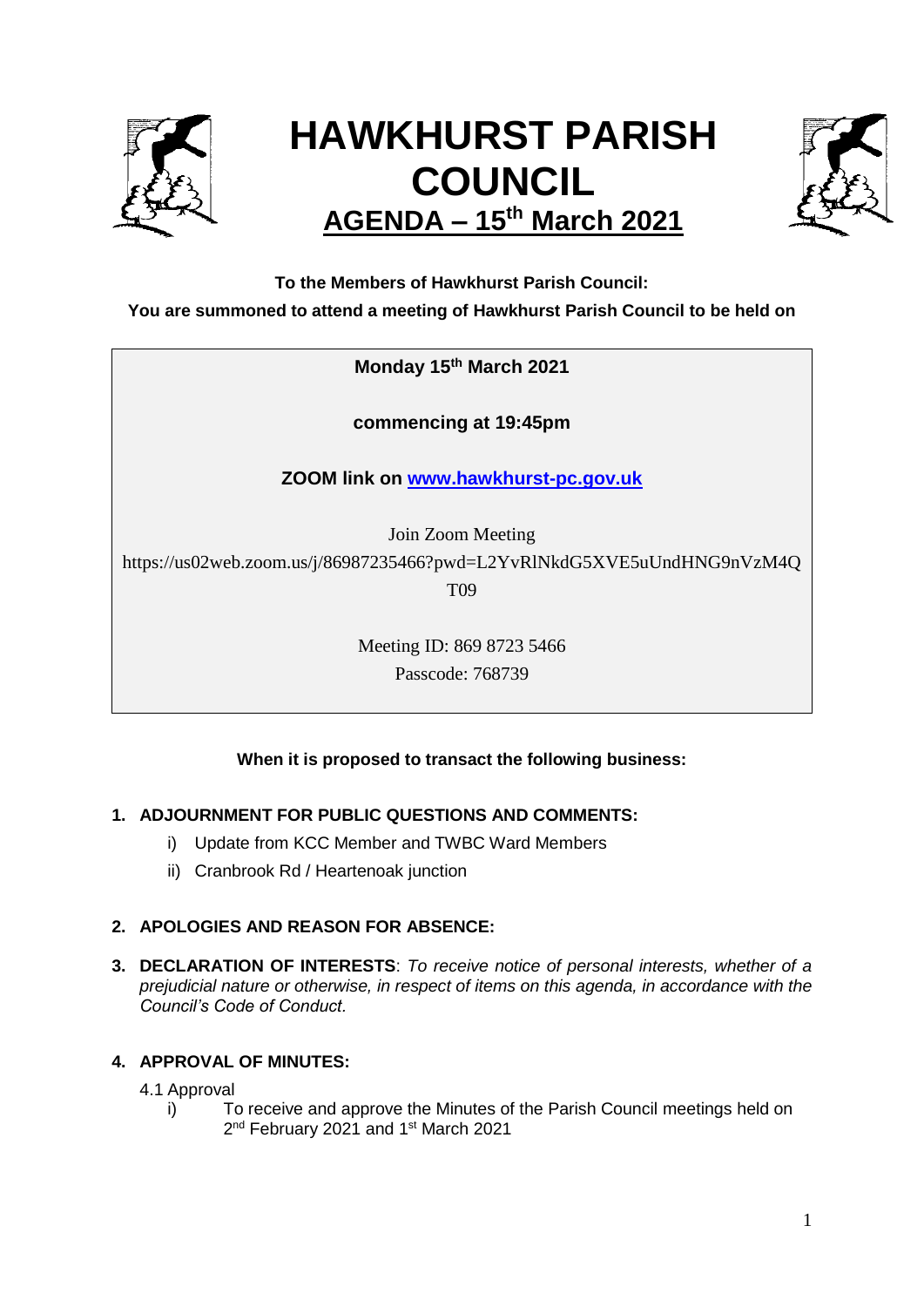ii) To note the minutes of the Strategy, Administration and projects Committee 15th February 2021, the Community Centre Working Group 1<sup>st</sup> March 2021 and the Facilities and Services Committee 8<sup>th</sup> March 2021

## **5. MATTERS ARISING FROM PREVIOUS MINUTES**

- i) **Park Lane / Bedgebury** (13.7.2020/1.1) awaiting date for follow up meeting on survey results
- ii) **Air Quality** (13.7.2020/7.6) Update Cllr Escombe
- iii) **Walking and Cycling strategy**  (13.7.2020/7.8) update Cllr Cory
- iv) **Heartenoak Recreation Ground -** (10.8.2020/7.4) Clerk circulated note on 3rd March 2021 for consideration
- v) **Hawkhurst Broadband - Community Interest Company –** (14.12.20/5.7) Awaiting result of Openreach Survey expected April 2021

#### **6. PLANNING**

- 6.1 Planning applications to be considered to follow
- 6.2 Planning information on file

#### **7. MATTERS FOR FURTHER DISCUSSION:**

- 7.1 Update on actions of Internal Audit Report RFO report
- 7.2 Year to date budget report and 2020/21 out turn RFO report
- 7.3 Interim Financial Regulations update RFO
- 7.4 Impact of easing COVID 19 restrictions on Council services and facilities Cllr **Fitzpatrick**
- 7.5 S137 Community Grants Cllr Taylor-Smith
- 7.6 Fields in Trust Registration Cllr Green
- 7.7 Building survey scope Cllr Fitzpatrick
- 7.8 Decision making virtual meetings or delegated decision until actual meetings are viable – verbal Cllr Escombe
- 7.9 Council Memberships of organisations Clerk

#### **8. REPORTS OF COMMITTEE CHAIRMEN AND UPDATES**

- 8.1 Facility and Services Committee  $-8<sup>th</sup>$  March 2021 Cllr Fitzpatrick to update
	- Risk Assessments for Copt Hall, KGV sports pavilion and Cemetery attached
	- Scribe Cemetery package
- 8.2 Community Centre Working Group 1<sup>st</sup> March 2021 Cllr Whittle to update
- 8.3 Strategy Administration and Projects Committee 15<sup>th</sup> February 2021 Cllr Taylor-Smith to update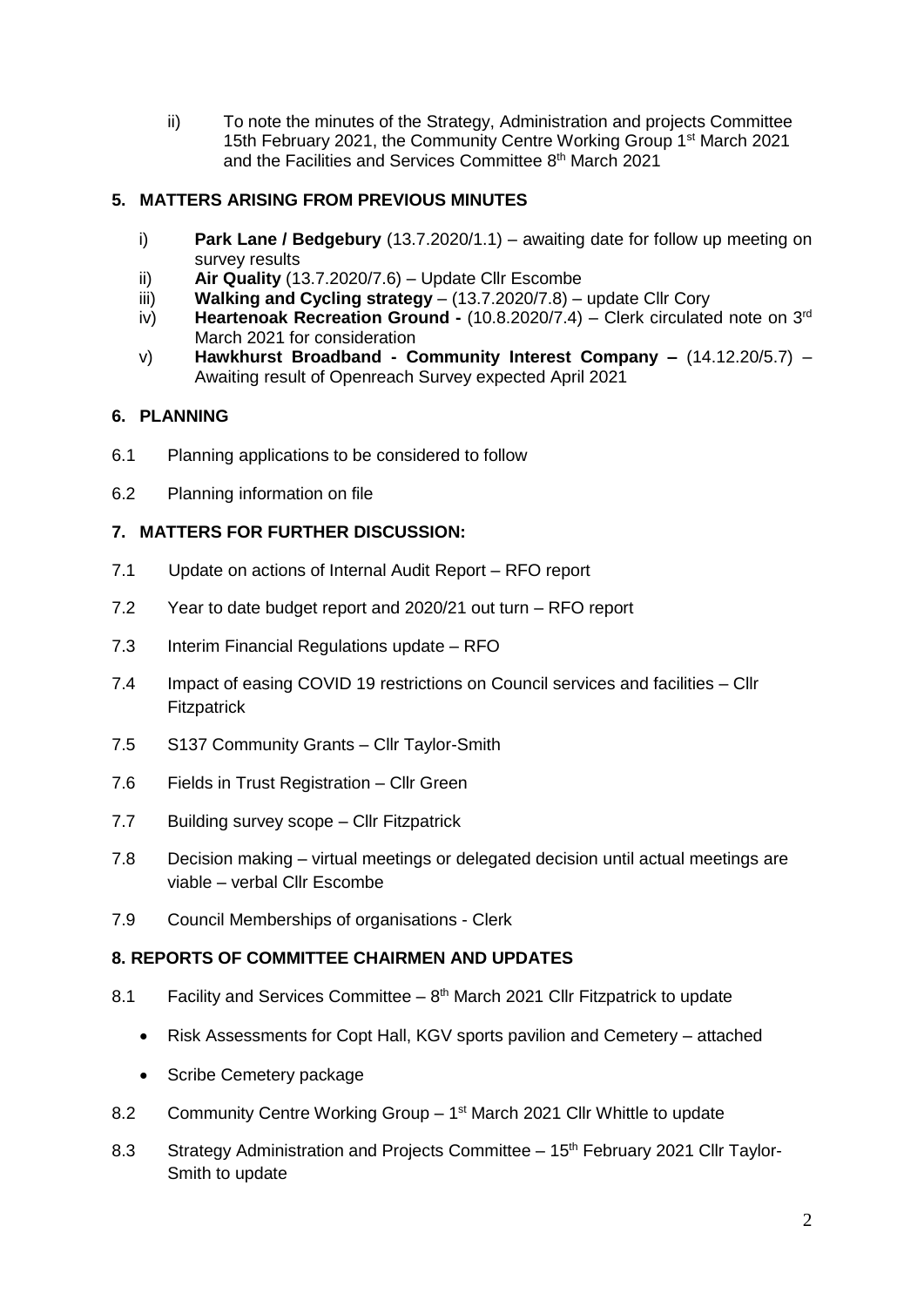# **9. Finance**

| 9.1 Monthly Income and expenditure February 2021 |      |                       |                       |
|--------------------------------------------------|------|-----------------------|-----------------------|
| Accounts for payment                             | £    | 12,985.44 to 15.03.21 |                       |
| Payment received                                 | £.   |                       | 408.72 to 26.02.21    |
| <b>Net Expenditure</b>                           | $-E$ | 12,576.72             |                       |
| Cambridge & Counties                             | £.   |                       | 88,291.16 to 30.04.20 |
| <b>Cambridge Building Society</b>                | £    | 84,527.75 to 30.11.20 |                       |
| <b>Lloyds Current</b>                            | £    | 10,000.00 to 26.02.21 |                       |
| <b>Lloyds Access Reserve</b>                     | £.   | 36,152.99 to 26.02.21 |                       |
|                                                  |      |                       |                       |

#### 9.2 Agreement to pay payments schedule – circulated

#### **10. CORRESPONDENCE**

| <b>No</b>      | <b>Date</b> | <b>From</b>                                               | <b>Issue</b>                                                  |
|----------------|-------------|-----------------------------------------------------------|---------------------------------------------------------------|
|                | Various     | Concern over<br>"deforestation" of<br>Highgate Hill area  | Contacted TWBC Planning, Environmental<br>Health and KCC PROW |
| 2              | Resident    | Speeding                                                  | Referred to police                                            |
| 3              | Resident    | ASB - bikes and quad<br>bikes                             | Referred to PCSO / KCC warden                                 |
| $\overline{4}$ | Resident    | Concerned about road<br>signage - HGV down<br>rural roads | Referred to KCC Highways - linked to SGN<br>works             |

## **11. NOTES & INFORMATION - NA**

## **12. BURIALS AND MEMORIALS**

| <b>No</b> | <b>Date</b> | <b>Name</b>       | <b>Interment</b> |
|-----------|-------------|-------------------|------------------|
|           | 1.3.2021    | Mrs Chamberlain   | <b>Burial</b>    |
| 2         | 11.3.2021   | Mr Wood           | <b>Burial</b>    |
| 3         | 17.3.2021   | <b>Mrs Carter</b> | <b>Burial</b>    |

#### **13. CONFIDENTIAL:**

## **13.1 Personnel Committee report – Cllr Green**

# **13.2 Comprehensive audit and registering of council land – Cllr Green**

#### **13.3 Grounds Maintenance Contract – Cllr Fitzpatrick**